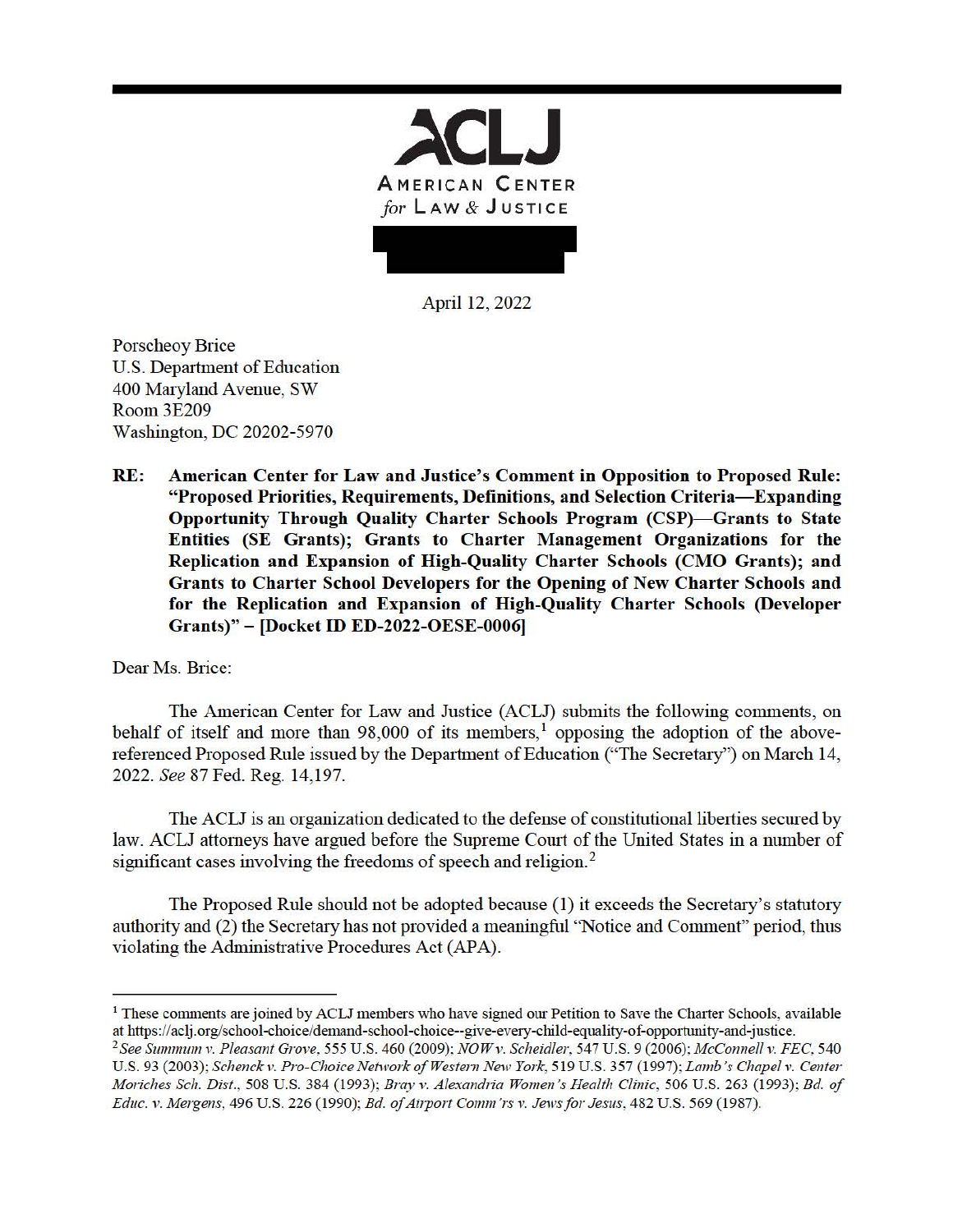## **I. BACKGROUND**

Charter schools started thirty years ago with an enabling law in Minnesota.<sup>3</sup> Forty-five States, plus the District of Columbia, have charter schools operating within their jurisdictions.<sup>4</sup> They are a type of public school,<sup>5</sup> even though they are often confused with private schools. Among their strengths, charter schools are more accountable to parents and have a "built in flexibility and autonomy to design and implement classroom instruction."<sup>6</sup> Charter schools serve a diverse range of students. For the 2019-2020 school year, nationwide enrollment was reported as 4.5% Asian, 22.5 % Black, 30.9% Hispanic, and 36% White.<sup>7</sup>

From 1999 to 2013, the number of charter schools grew at a rate of 6 to 8 percent a year.<sup>8</sup> But growth slowed to less than 2 percent by 2016.<sup>9</sup> Facing opposition from partisan and selfserving teachers' unions, new charter schools are encountering multiplying regulations that increase the cost of starting or running a charter school.<sup>10</sup> Often, school districts block access to facilities or make compliance with State regulations more difficult; bureaucratic burdens and "onerous administrative requirements" are imposed on both new and existing charters.<sup>11</sup>

Organized opposition to charter schools is unfortunate. Over the years, the academic achievement of charter school students has a trend of greater gains than traditional public school students.<sup>12</sup> Further, black students and students of low socioeconomic status have the greatest gains by attending charter schools.<sup>13</sup> Critically, this academic improvement is independent of demographic characteristics. The explanation for these successes is relatively simple: "improved teaching and learning environments in the charter sector account for most, if not all, of the improvement not explained by background characteristics."<sup>14</sup>

According to Congress, the purpose of the Charter School Program, as set forth in 20 U.S.C. § 7221 (ESEA), is to support innovation in public education, provide financial assistance for the starting of charter schools, increase the number of high quality charter schools, evaluate the impact of charter schools and their practices, encourage States to support charter schools, expand

<sup>3</sup> Frederick M. Hess, *Taking Stock After 30 Years of Charter Schools*, AEI (June 23, 2021), https://www.aei.org/opeds/taking-stock-after-30-years-of-charter-schools/.

<sup>4</sup> *Charter School Policies*, EDUC. COMM'N OF THE STATES, https://reports.ecs.org/comparisons/charter-schoolpolicies-01 (last visited Apr. 4, 2022).

<sup>5</sup> Hess, *supra* note 3.

 $^6$   $\mathit{Id}.$ 

<sup>7</sup> *Freestanding by demographics Across Time*, NAT'L ALL. FOR PUB. CHARTER SCHS. (Feb. 9, 2022), https://data.publiccharters.org/digest/tables-and-figures/freestanding-demographics-across-time/.

<sup>8</sup> Robin J. Lake, et. al, *Why is Charter Growth Slowing*, EDUC. NEXT (Jan 30, 2018), https://www.educationnext.org/why-is-charter-school-growth-slowing-lessons-from-bay-area/.

<sup>9</sup> *Id.*

<sup>10</sup> *Id.*

<sup>11</sup> *Id.*

<sup>&</sup>lt;sup>12</sup> M. Danish Shakeel & Paul E. Paterson, *Charter Schools Show Steeper Upward Trend in Student Achievement than District Schools*, EDUC. NEXT (Sept. 8, 2020), https://www.educationnext.org/charter-schools-show-steeper-upwardtrend-student-achievement-first-nationwide-study/.

<sup>13</sup> *Id.*

<sup>14</sup> *Id.*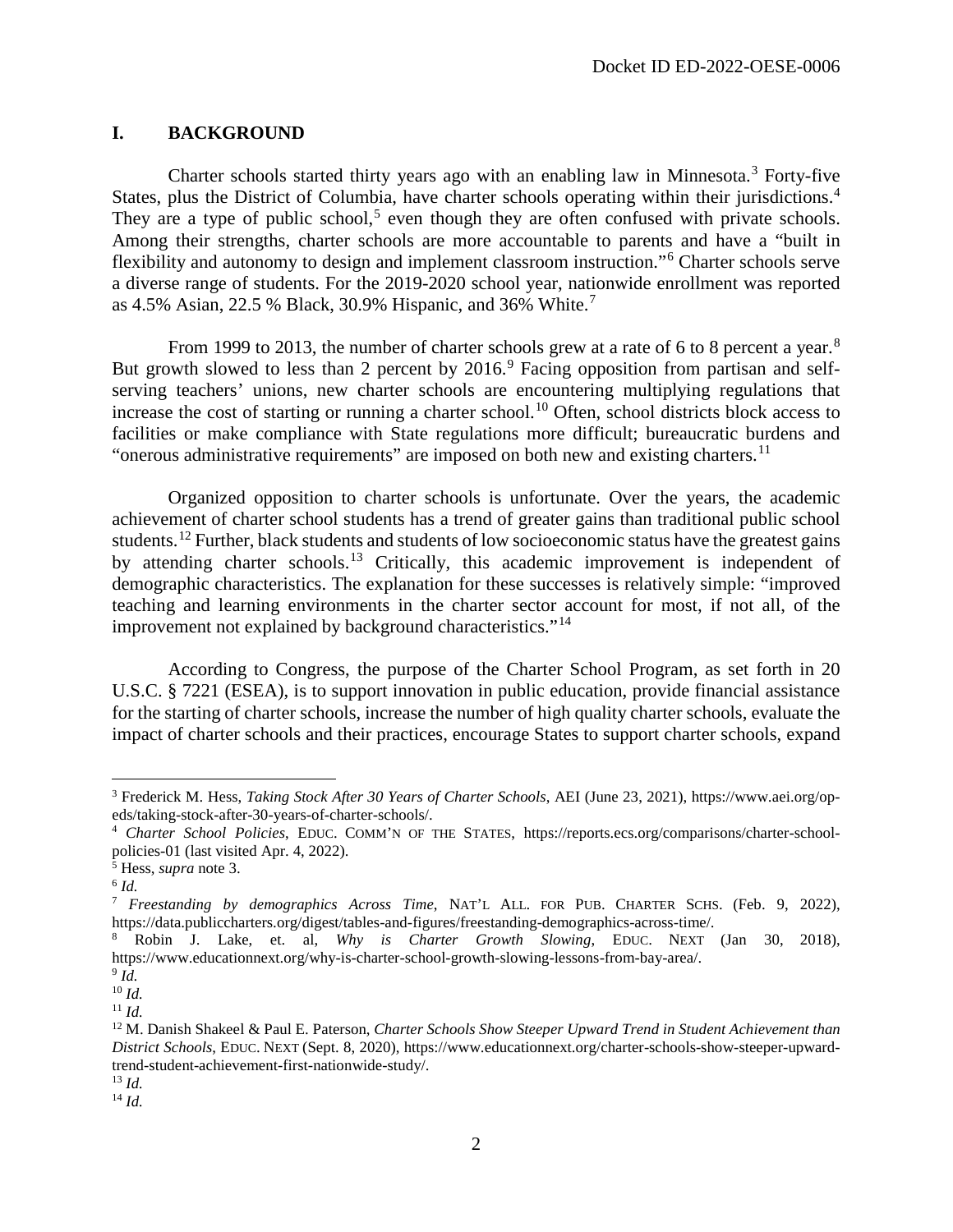opportunities for children, strengthen the charter school authorization process, and support quality, accountability, and transparency in the operation of charter schools.<sup>15</sup>

The Charter School Program comprises six grant programs, of which only three are affected by the Proposed Rule. The affected grant programs are State Entity (SE) Grants, Charter Management Organization (CMO) Grants, and Charter School Developer Grants.<sup>16</sup> As discussed below, the Proposed Rule's impact on these three programs violates the law.

# **II. LEGAL ANALYSIS**

#### **A. The Proposed Rule exceeds the Secretary's statutory authority by adding two new conditions to the Charter School Program.**

### **1. The Secretary may not change the Charter School Program grants.**

"[T]he power to execute the laws starts and ends with the laws Congress has enacted." *Youngstown Sheet & Tube Co. v. Sawyer*, 343 U.S. 579, 632 (1952). "Congress has the exclusive power to spend and has not delegated authority to the Executive to condition new grants on compliance [discussing a law enforcement grant]. . . . And when it comes to spending, the President has none of 'his own constitutional powers' to 'rely' upon." *City & Cty. of S.F. v. Trump*, 897 F.3d 1225, 1233-34 (9th Cir. 2018) (citing *Youngstown*, 343 U.S. at 585). Moreover, an "agency literally has no power to act . . . unless and until Congress confers power upon it." *La. Pub. Serv. Com v. FCC*, 476 U.S. 355, 374 (1986). An Agency may not act "contrary to constitutional right, power, privilege, or immunity; . . . in excess of statutory jurisdiction, authority, or limitations, or short of statutory right; [or] without observance of procedure required by law." 5 U.S.C. § 706(2)(B)-(D).

## **2. The Secretary's Proposed Rule incorrectly adds two new conditions to the Charter School Program: (1) collaboration with a traditional public school and (2) a community impact analysis.**

## **a. The Secretary lacks statutory authority to require collaboration with a traditional public school.**

Under the Proposed Rule, an "applicant must propose to collaborate with at least one traditional public school or traditional public school district in an activity."<sup>17</sup> This means an applicant must *now* secure an agreement from the school district before it even applies for a starting grant. (Collaboration means the sharing of resources such as curriculum or professional development opportunities *and* transparent enrollment and retention practices or a shared transportation plan.<sup>18</sup>)

The ESEA is intended to increase the number of high quality charter schools and their practices to encourage States to support charter schools and to expand opportunities for children.<sup>19</sup>

<sup>15</sup> 20 U.S.C. § 7221.

<sup>16</sup> 87 Fed. Reg. 14,197.

<sup>17</sup> *Id.* at 14,199.

<sup>18</sup> *Id.*

<sup>1920</sup> U.S.C. § 7221.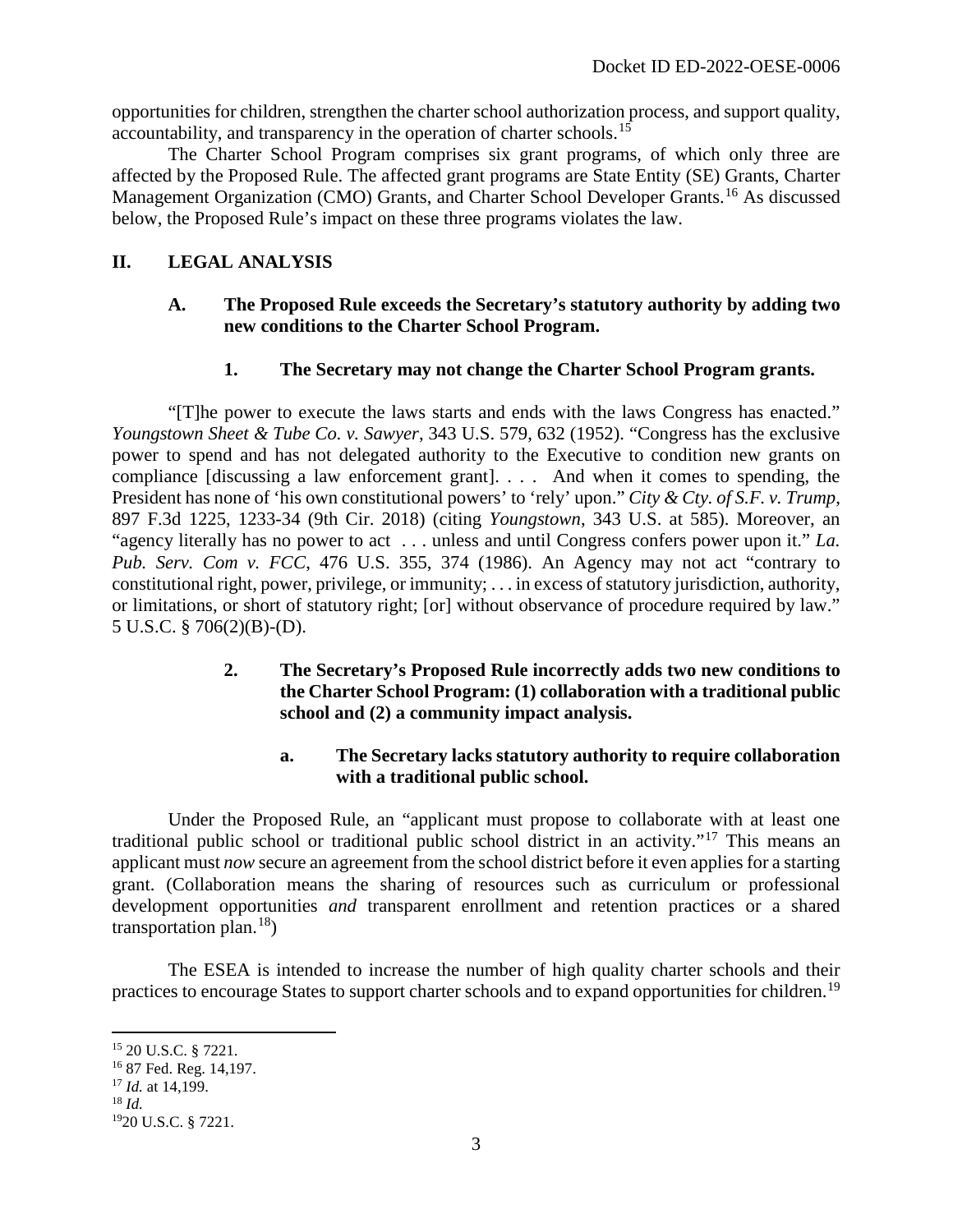The Secretary is to award grants to State Entities on the "basis" of the following: (a) the flexibility afforded to the charter school by the enabling statute, (b) the ambitiousness of the State Entity's objectives, (c) the likelihood that subgrantees will meet those objectives and improve educational results for students, (d) the State Entity's plan to assist the subgrantees, and (e) the State Entity's plan to solicit and consider input from parents and other members of the community on the implementation and operation of charter schools in the State. 20 U.S.C.  $\S 7221b(g)(1)$ .

Neither collaboration nor traditional public schools are mentioned in the "basis" for the awarding of grants. As the requirement of collaboration gives the public school or school district a *de facto* veto over charter schools, this Proposed Rule not only exceeds the authority granted by Congress, but it also violates the clear text of the ESEA. Congress did not intend collaboration to be a requirement to receive a Charter School Program grant. The Secretary lacks the authority to change the express will of Congress.

The Proposed Rule's novel requirement is clearly meant to restrain the expansion and growth of charter schools. The historic tension between traditional public and charter schools is no secret.<sup>20</sup> By purporting to place what amounts to a heckler's veto power in traditional public schools, the Secretary has clearly chosen a side. But the ESEA does not allow him to do that.

The enmity traditional public schools possess toward charter schools is demonstrably real, and the intended impact of the Secretary's Proposed Rule is easy to see. Here are a few examples: A popular charter school in Nashville, Tennessee, with a successful record was denied an additional campus by the school board.<sup>21</sup> Just this February, in Newark, New Jersey, three charter schools (two of them designated as academically high performing and with waitlists) were denied permission to add new seats, a new grade, or open an additional high school.<sup>22</sup> The Napa County Office of Education denied a petition for a charter school in California on March 28, 2022.<sup>23</sup> Indeed, new charter schools are authorized only an average of  $44\%$  of the time.<sup>24</sup>

 A clear purpose of the Charter School Program, as expressed by Congress, is to "*increase the number of high-quality charter schools available to students across the United States*."<sup>25</sup> Because school boards are not likely to approve a new charter school, much less "collaborate" with them, the Proposed Rule not only exceeds the statutory authority granted to the Secretary by

<sup>20</sup> Robin Chait, *Bridging the Divide: Collaboration Between Traditional Public Schools and Charter Schools*, WEST ED. (Feb. 8, 2019), https://www.wested.org/wested-insights/collaboration-between-traditional-public-schools-andcharter-schools/#.

<sup>21</sup> Juliana Kim, *Another Charter School Is Coming To West Nashville, After The New State Commission Voted In Favor Tuesday*, WPLN News (Oct. 12, 2021), https://wpln.org/post/another-charter-school-is-coming-to-westnashville-after-the-new-state-commission-voted-in-favor-tuesday/.

<sup>22</sup> Patrick Wall, *New Jersey Blocks Expansion Of Three Newark Charter Schools, Continuing Slowdown Of Charter Growth*, CHALKBEAT NEWARK (Feb. 9, 2022), https://newark.chalkbeat.org/2022/2/9/22925671/new-jersey-charterschool-expansion-denied-newark.

<sup>23</sup> Howard Yune, *Napa County Office of Education Rejects Petition for Mayacamas Charter School*, NAPA VALLEY REGISTER (Apr. 1, 2022), https://napavalleyregister.com/news/local/napa-county-office-of-education-rejects-petitionfor-mayacamas-charter-school/article\_6c50ce87-abeb-5151-b5fc-3fc480389718.html.

<sup>24</sup> *Charter School Pipeline Analysis*, NAT'L ASS. OF CHARTER SCH. AUTHORIZERS, https://www.qualitycharters.org/research/pipeline/analysis/#section1 (last visited Apr. 4, 2022).

 $25$  20 U.S.C. § 7221(3) (emphasis added).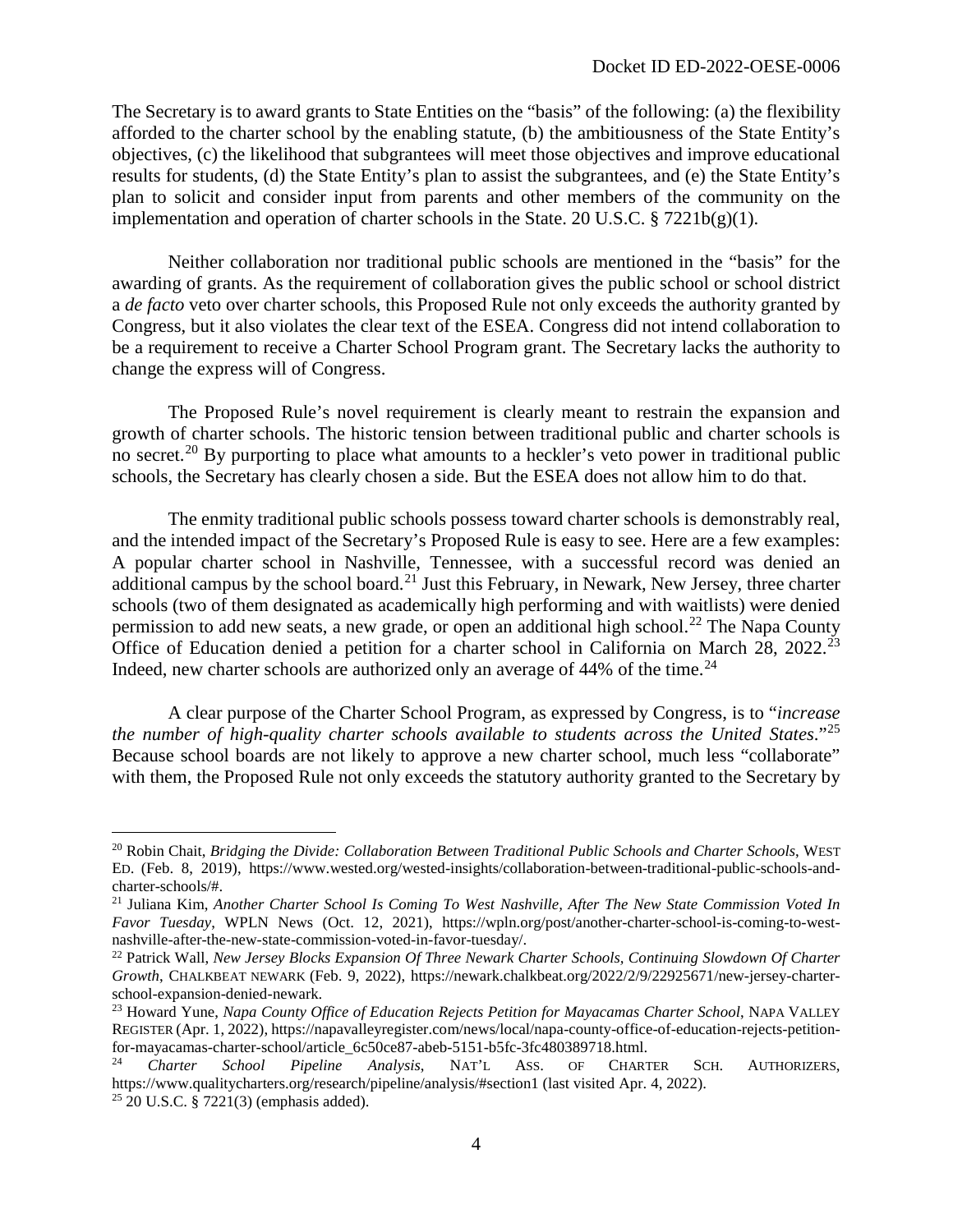Congress, but it actually violates Congress' clearly expressed will. The Proposed Rule must be withdrawn.

#### **b. The Secretary lacks statutory authority to require an applicant to "conduct a community impact analysis."**

According to Congress, "[a] State Entity desiring to receive a grant under this section shall submit an application to the Secretary at such time and in such manner as the Secretary may require. The application shall include the following  $\ldots$  ."<sup>26</sup> The list that follows is extensive, and includes, for example: (a) a "description" of the "quality controls" that the State Entity will use to ensure that a sub-grantee school is "accountable"; (b) assurances that "each charter school receiving funds through the State Entity's program will have a high degree of autonomy over budget and operations, including autonomy over personnel decisions";<sup>27</sup> (c) how the State Entity "will work to ensure that charter schools are included with the traditional public schools in decisionmaking about the public school system in the State"; and (d) "how the eligible [subgrantee] applicant will solicit and consider input from parents and other members of the community on the implementation and operation of each charter school." 20 U.S.C. § 7221b  $(f)(1)(C)$ .

Congress has provided a thorough list of the requirements charter schools must meet when applying for grants. The Proposed Rule, however, states that "we propose to require applicants for CMO Grants, Developer Grants, and subgrants under the SE Grant program to conduct a community impact analysis to inform the need, number, and types of charter schools to be created in a given community."<sup>28</sup> The Secretary's attempt to add an onerous additional requirement, clearly intended to make it harder for charter schools to obtain grant funding, is *ultra vires*. Congress simply has not vested the Secretary with the authority to condition grants on a new community impact analysis requirement. These kinds of studies are expensive and time consuming. It is reasonable to assume they are being layered on with the express intent of reducing the number of applicants that can meet them. Further, Congress has not vested the Secretary with the authority to condition these grant funds on the subjective whim of what the Secretary or his bureaucracy believes satisfies a sufficient "need, number, and types" standard for charter schools in a given community. This standard is not in the statute.

The ESEA does not authorize the Department of Education to require a "community impact analysis" in the application. A "community impact analysis" is not a matter of "such time or manner as the Secretary may require,"<sup>29</sup> and no application requirements discuss "need," "number," and "types" for an application by either the State Entity or the subgrantee. Importantly, the only statutory text in the ESEA regarding a number of charter schools pertains to the "increase" of charter schools sought by Congress in its statement of purpose. Therefore, the Proposed Rule exceeds the statutory grant of authority to the Secretary and infringes upon the congressional power of the purse. The Proposed Rule should be withdrawn.

<sup>26</sup> *Id*. § 7221b(f)

<sup>27</sup> *Id.* § 7221b.

<sup>28</sup> 87 Fed. Reg. at 14,200.

<sup>29</sup> 20 U.S.C. § 7221b.